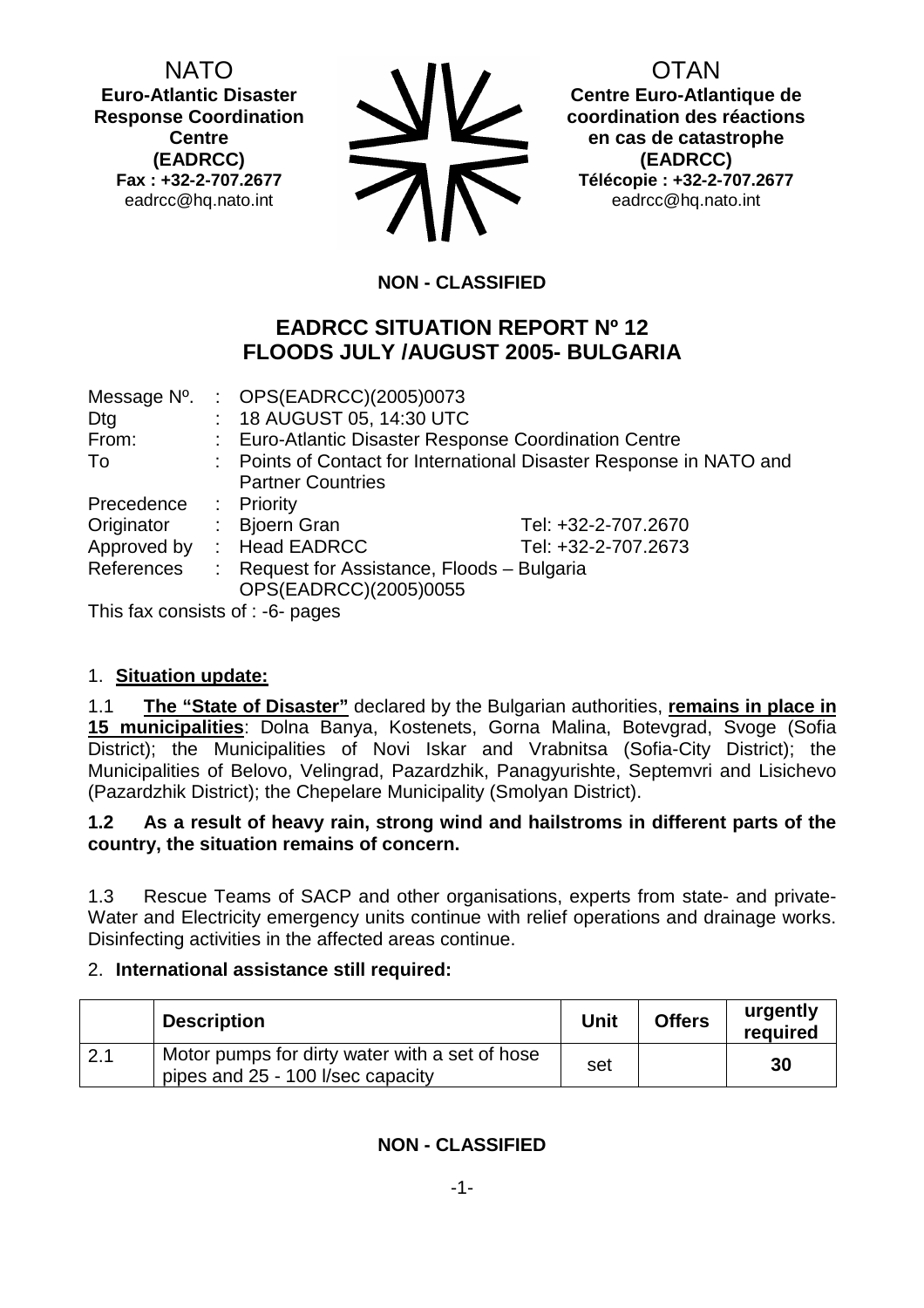

|             | <b>Description</b>                                                                                                | <b>Unit</b> | <b>Offers</b> | urgently<br>required |
|-------------|-------------------------------------------------------------------------------------------------------------------|-------------|---------------|----------------------|
| 2.2         | Plunging pumps for dirty waters – electric, with<br>a set of hose pipes and 10 - 20 l/sec capacity<br>(monophase) | set         |               | 20                   |
| 2.3         | Portable 6-8 kVA electricity aggregates                                                                           | set         |               | 10                   |
| 2.4         | Protective clothes for working in water                                                                           | set         |               | 275                  |
| 2.5         | Outboard engine inflatable boats                                                                                  | set         |               | 25                   |
| 2.6         | Sleeping bags                                                                                                     | each        |               | 500                  |
| 2.7         | Camp beds                                                                                                         | each        |               | 1.000                |
| 2.8         | Sanitary materials (washing and rinsing)                                                                          | kit         |               | 20.000               |
| 2.9         | <b>Chemical toilets</b>                                                                                           | each        |               | 50                   |
| 2.10        | Repellent against mosquitoes                                                                                      | litre       |               | 2.000                |
| 2.11        | Disinfecting substances for houses and<br>furnishing                                                              | litre       |               | 7.000                |
| 2.12        | Disinfecting substances for arable areas                                                                          | litre       |               | 5.000                |
| 2.13<br>new | Hand or enginedriven backpack mistblowers to<br>apply disinfecting chemicals                                      | pcs         |               | 60                   |
| 2.14        | Sand bags                                                                                                         | each        |               | 50.000               |

*In prepation of the reconstruction phase, Bulgarian authorities are asking for 250 pcs. prefabricated houses and brigde equipment for 500 brigdes (like typ Bailey, Mabey &Johnson etc)* 

3. Points of entry:

3.1 Border crossing points KALOTINA, VRASKA CHUKA, DUNAV MOST, KAPITAN ANDREEVO, KULATA, DURAN KULAK

- 3.2 Ports: BOURGAS , VARNA
- 3.3 SOFIA AIRPORT
- 3.4 CENTRAL SOFIA RAILWAY STATION
- 4. Delivery point:

State Agency for Civil Protection 30, Nikola Gabrovski Str. 1172 Sofia Bulgaria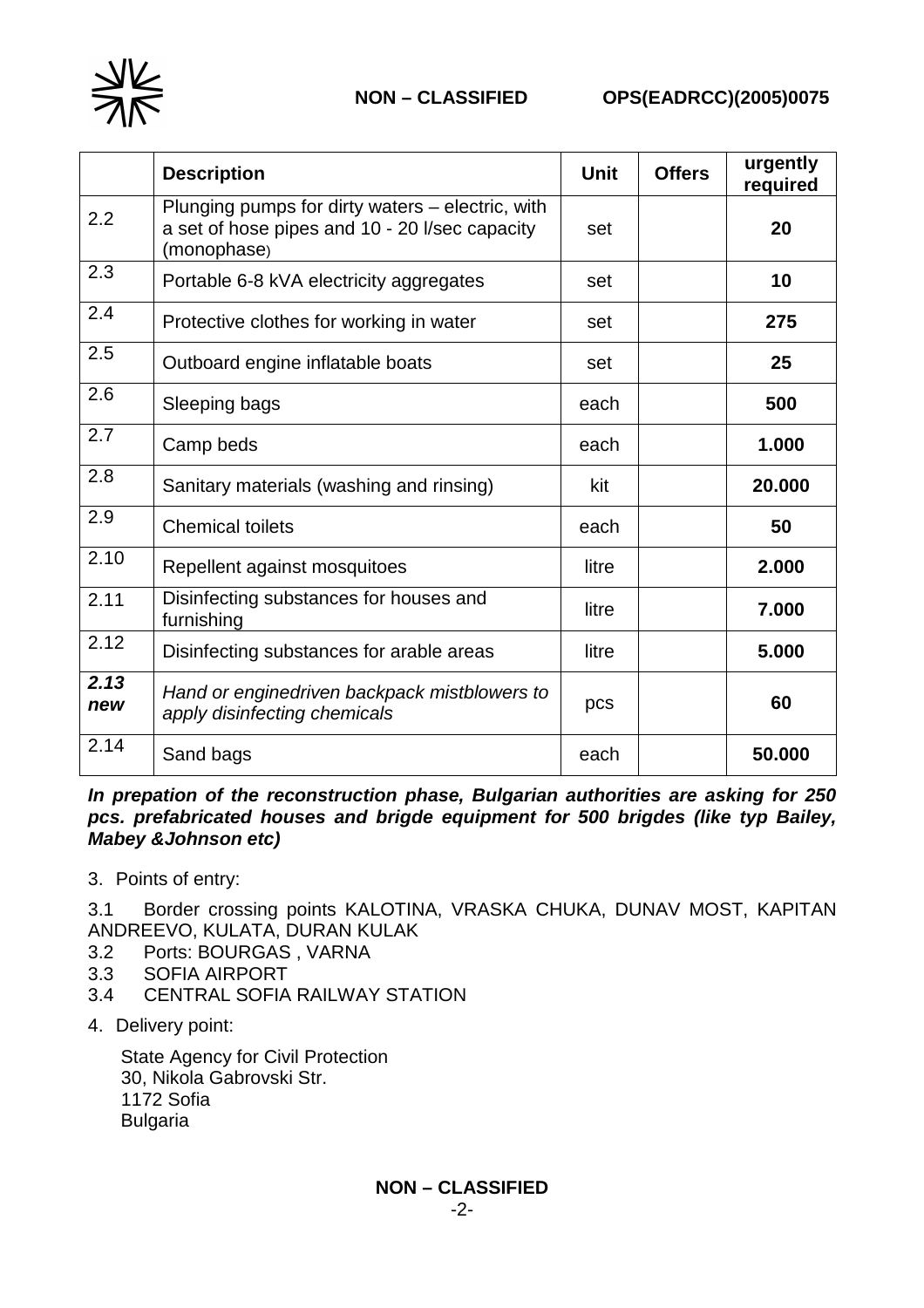

# 5. **Assistance provided by EAPC Nations:**

| 5.1    | <b>Austria</b>                                                                                                     |                   |         |
|--------|--------------------------------------------------------------------------------------------------------------------|-------------------|---------|
| 5.1.1  | Bedding and blankets                                                                                               | pcs               | 2.000   |
| 5.1.2  | Food packs (flour, sugar, tinned meat, cooking oil,<br>biscuits, cheese, dry bread, corn flour; one per<br>family) | parcel            | 2.000   |
| 5.1.3  | Hygiene kit (disinfectant, detergents; one per<br>family)                                                          | kit               | 2.000   |
| 5.1.4  | <b>Chlorinated lime</b>                                                                                            | kg                | 1.000   |
| 5.1.5  | Disinfectants against mosquitoes                                                                                   | per 1.000<br>sq m | 11.800  |
| 5.1.6  | Disinfectants against rodents                                                                                      | per 1 sq m        | 5.000   |
| 5.1.7  | Disinfectants against flies and larvae                                                                             | per 1 sq m        | 100.000 |
| 5.1.8  | Medical items (vaccines, first aid kits, water<br>purification kits and others) for 10.000 people                  | kit               | 10.000  |
| 5.1.9  | Portable electric generators 8-13 kVA                                                                              | set               | 8       |
| 5.1.10 | Outboard engine 40 HP for rubber boat                                                                              | pcs               |         |
| 5.1.11 | sand bags                                                                                                          | pcs               | 30.000  |

| 5.2   | <b>Belgium</b> |            |         |
|-------|----------------|------------|---------|
| 5.2.1 | Sandbags       | <b>DCS</b> | 120.000 |

| 5.3   | <b>Czech Republic</b>                        |         |       |
|-------|----------------------------------------------|---------|-------|
| 5.3.1 | Disinfectants against fungus, 2.1 litre each | package | 4.200 |
| 5.3.2 | Disinfectants against fungus, 500 litre each | package | 1.000 |
| 5.3.3 | Drinking water disinfectant SAVO             | litre   | 8.000 |
| 5.3.4 | Paint against fungus, 540 kg each            | package | 36    |

| 5.4    | Germany                                    |      |                |
|--------|--------------------------------------------|------|----------------|
| 5.4.1  | Fire fighting Pump/Water tanker vehicle    | pcs  |                |
| 5.4.2  | <b>Command and Control vehicle</b>         | pcs  |                |
| 5.4.3  | Fast medical assistance ambulance vehicle  | pcs  |                |
| 5.4.4  | Fire fighting pumps (different sizes)      | pcs  | 106            |
| 5.4.5  | Portable power generator (different sizes) | pcs  |                |
| 5.4.6  | Motor chain saws                           | pcs. | $\overline{2}$ |
| 5.4.7  | Portable searchlights                      | pcs  | 10             |
| 5.4.8  | Helmet mounted flash lights                | pcs  | 5              |
| 5.4.9  | Life jackets                               | pcs  | 5              |
| 5.4.10 | Motor grinder                              | pcs  |                |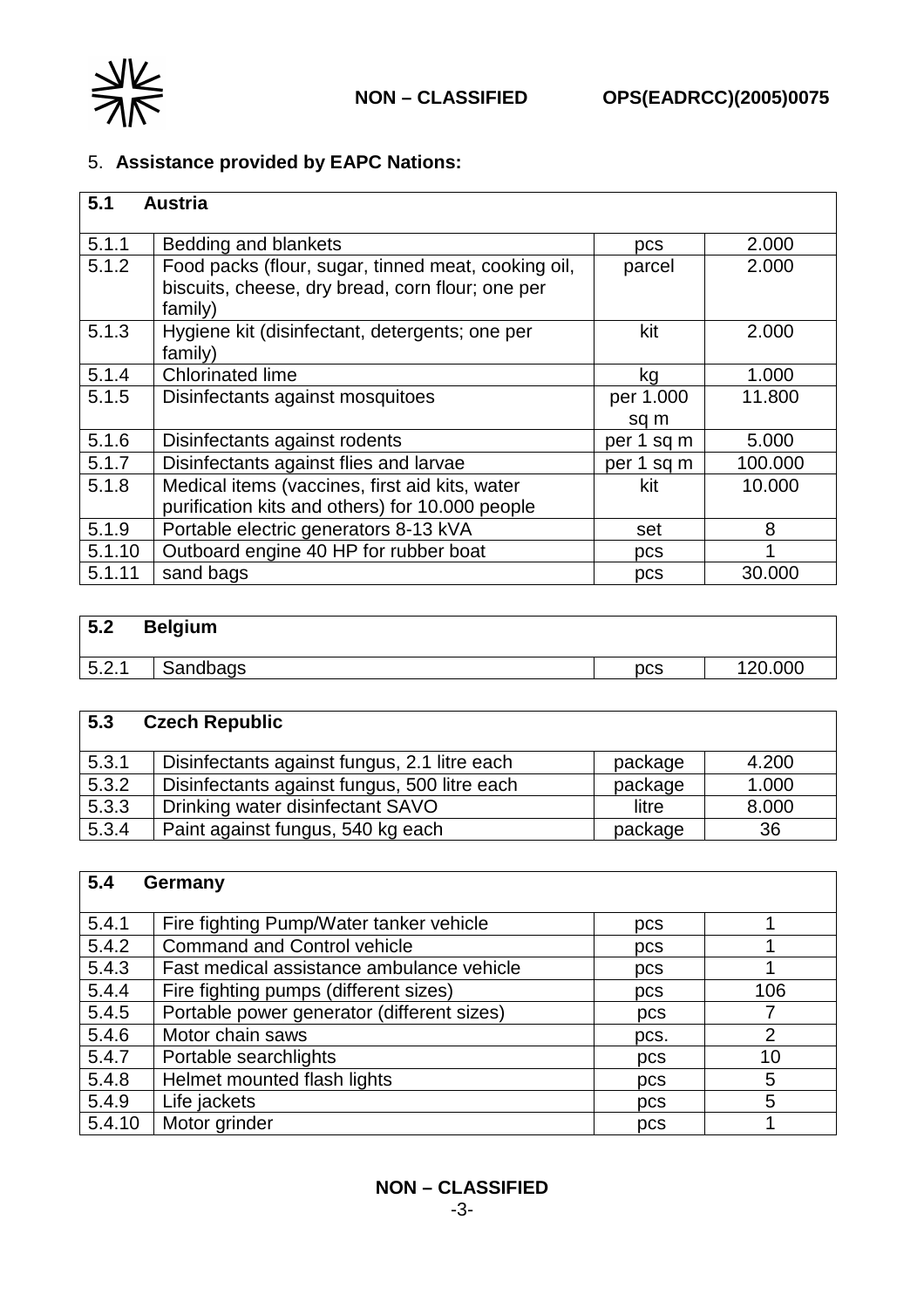

| 5.4.11 | <b>Walkie talkies</b>                    | pcs  | 62 |
|--------|------------------------------------------|------|----|
| 5.4.12 | Powder fire extinguisher trailer P250 kg | pcs  |    |
| 5.4.13 | Protective gloves for fire fighters      | pcs  | 30 |
| 5.4.14 | Fire-fighters rescue ropes               | pcs  | 4  |
| 5.4.15 | Portable fire fighting sectional ladder  | pcs  | ⌒  |
| 5.4.16 | <b>Heaters</b>                           | pcs  | 4  |
| 5.4.17 | <b>Wading trousers</b>                   | pcs  | 8  |
| 5.4.18 | Wading boots                             | pair | 31 |
|        |                                          |      |    |

5.4.19 German bilateral equipment support for the Bulgarian Government.

# **5.5 Greece**

5.5.1 Greece has contributed financial assistance of EURO 50.000.

# **5.6 Moldova**

| 5.6.1 | Tents (3-5 people)                            | pcs  | 364 |
|-------|-----------------------------------------------|------|-----|
| 5.6.2 | Rubber boots                                  | pair | 100 |
| 5.6.3 | Rubber protective boots                       | pair | 105 |
| 5.6.4 | <b>Blankets</b>                               | pcs  | 250 |
| 5.6.5 | Towels                                        | pcs  | 800 |
| 5.6.6 | Bed Set (sheet, 2 pillow cases, blanket case) | set  | 400 |
| 5.6.7 | <b>Bed sheets</b>                             | pcs  | 364 |

| 5.7   | <b>Slovak Republic</b>                  |         |         |
|-------|-----------------------------------------|---------|---------|
|       |                                         |         |         |
| 5.7.1 | Motor pumps for dirty water             | set     | 4       |
| 5.7.2 | <b>Rubber boots</b>                     | pair    | 100     |
| 5.7.3 | Sleeping bags                           | pcs     | 200     |
| 5.7.4 | Dining utensil (tripartite can)         | set     | 2.000   |
| 5.7.5 | Tents and accessories (10 to 12 people) | set     | 20      |
| 5.7.6 | <b>Towels</b>                           | bag/166 | 5.500   |
| 5.7.7 | Soap                                    | bar     | 500     |
| 5.7.8 | Portable generator 7,5 kVA              | set     | 2       |
| 5.7.9 | Sand bags                               | pcs     | 200.000 |

| 5.8   | <b>Switzerland</b>                                |      |     |  |  |
|-------|---------------------------------------------------|------|-----|--|--|
| 5.8.1 | Sleeping bags                                     | pcs  | 500 |  |  |
| 5.8.2 | Rescue jackets                                    | pcs. | 300 |  |  |
| 5.8.3 | <b>Waterproof Protective clothes</b>              | pcs. | 120 |  |  |
| 5.8.4 | Rubber boots                                      | pair | 100 |  |  |
| 5.8.5 | Cotton Bed sheets and pillow cases (100 each)     | set  | 40  |  |  |
| 5.8.6 | Single use bed sheets and pillow cases (400 each) | set  | 40  |  |  |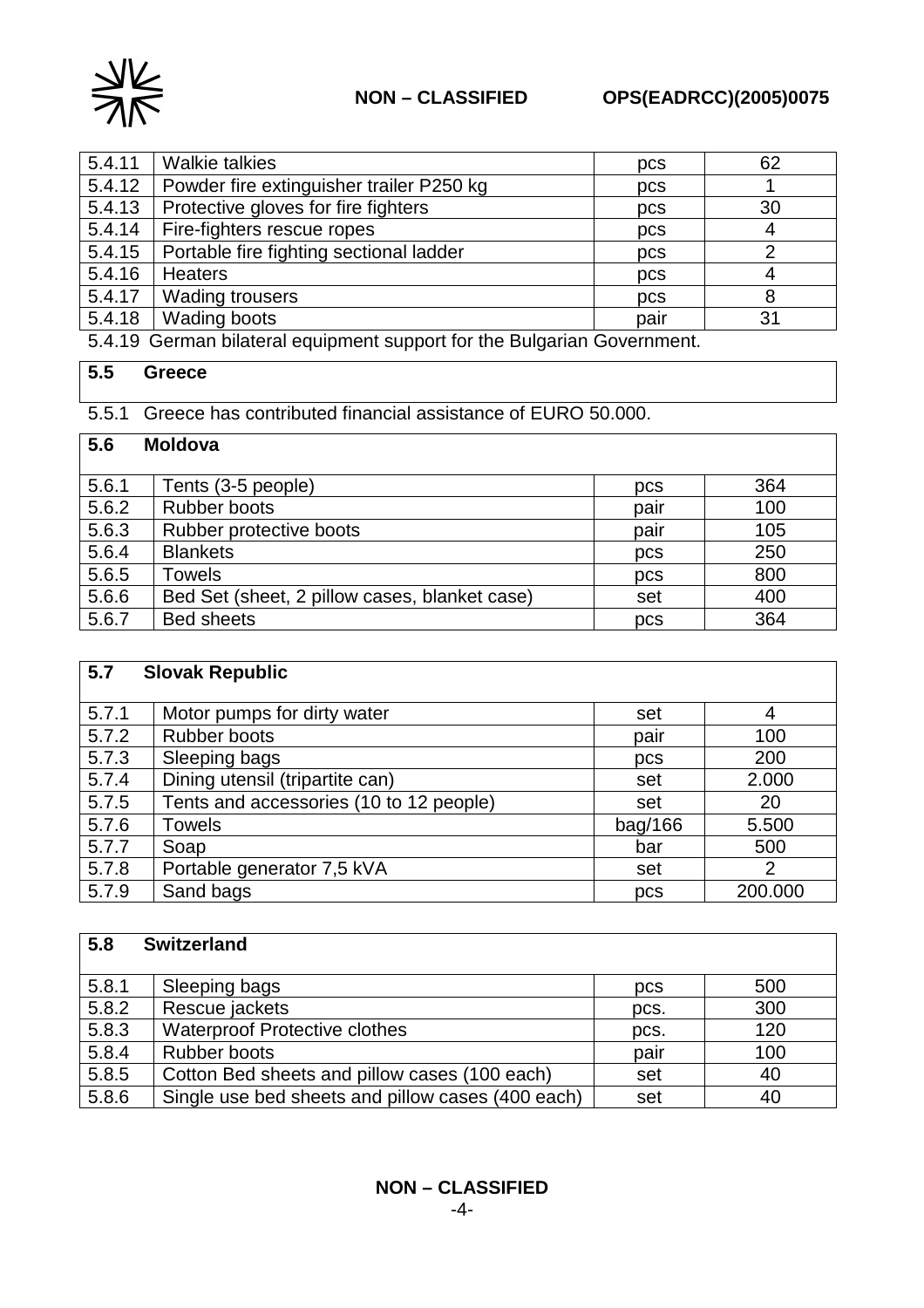

# **5.9 Turkey**

5.9.1 Turkey has made a financial contribution of 5.000 USD to Red Cross Bulgaria.

# **5.10 Unites States**

**5.10.1** The United States Agency for International Development (USAID) through CARE International Bulgaria provided 400.000,00 USD for the most urgent needs

### **5.11 United Kingdom**

5.11.1 Financial contribution of £ 50.000,00 via the International Federation of the red cross to the Bulgarian Red Cross

#### **Assistance provided by United Nations:**

5.12 **UN-OCHA** grant 30.000,00 USD for purchase of food and disinfectants

| 5.13   | <b>UNICEF</b>              |         |       |
|--------|----------------------------|---------|-------|
| 5.13.1 | <b>Blankets</b>            | pcs     | 744   |
| 5.13.2 | Cutlery                    | set     | 500   |
| 5.13.3 | Kitchen water set          | set     | 100   |
| 5.13.4 | Folding water container    | pcs     | 5     |
| 5.13.5 | Rope, 220 metre each       | pcs     | 10    |
| 5.13.6 | Water purification tablets | tablet  | 1.000 |
| 5.13.7 | Re-hydration salt          | package | 20    |

| 5.14<br><b>UNDP</b> |            |         |       |
|---------------------|------------|---------|-------|
| 5.14.1              | Water pump | set     | 20    |
| 5.14.2              | Food       | package | 2.600 |

#### 6. **Assistance provided by Non-EAPC nations:**

| 6.1   | Japan                               |            |     |
|-------|-------------------------------------|------------|-----|
| 6.1.1 | <b>Plastic containers 15 litres</b> | <b>DCS</b> | 576 |
| 6.1.2 | Water tanks 3500 litres             | <b>DCS</b> |     |
| 6.1.3 | Water purifying filtres             | <b>DCS</b> | 10  |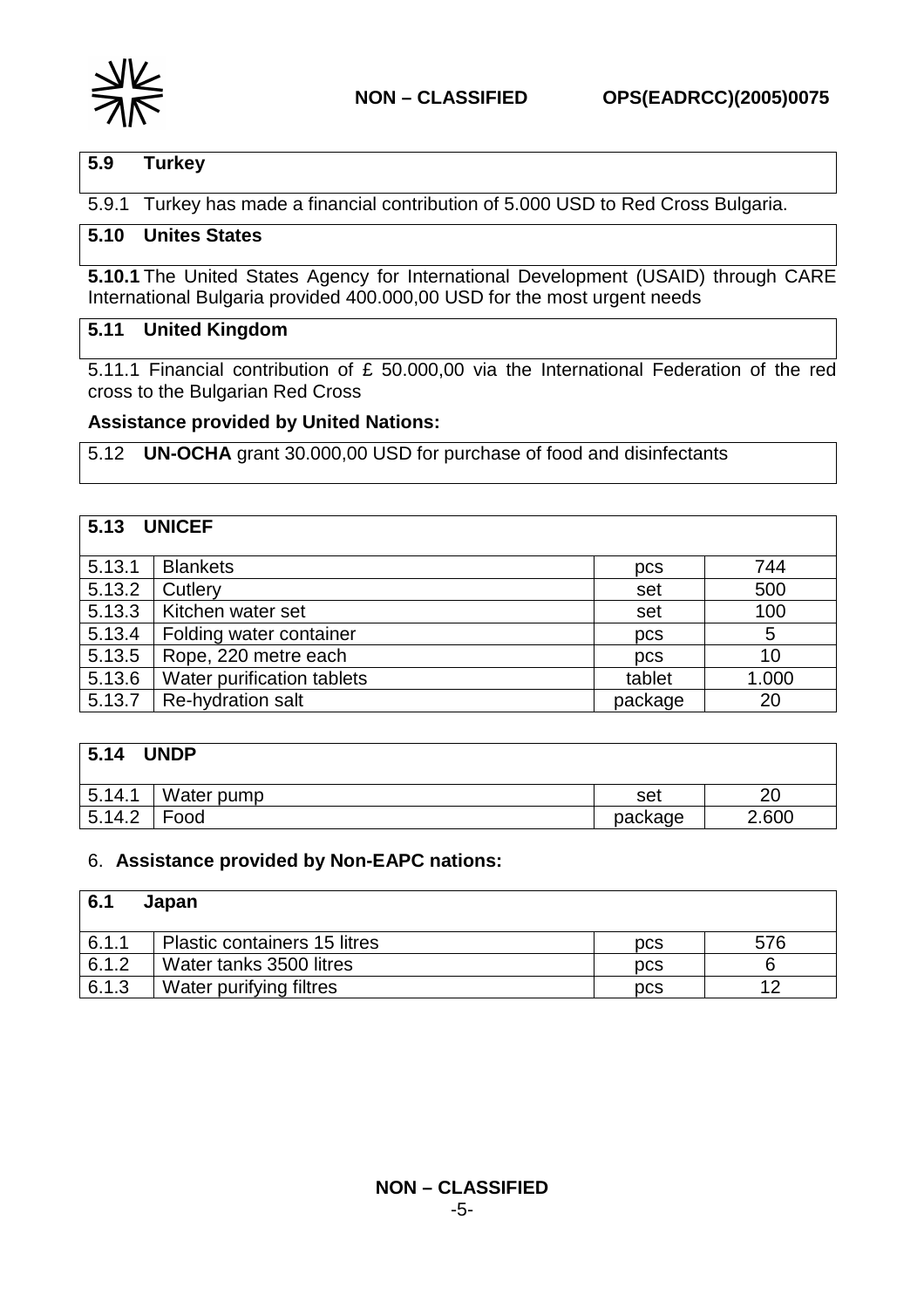

7. The Operational Points of Contact in Bulgaria are as follows:

|                                 | Name: I Ivan KARAPENEV                            |
|---------------------------------|---------------------------------------------------|
|                                 | Organization:   State Agency for Civil Protection |
| Phone:                          | + 359 2 960 10 346;                               |
|                                 | + 359 2 960 10 255;                               |
|                                 | + 359 2 960 10 206                                |
|                                 | mobile: +359 897 889 882                          |
|                                 | Fax:   + 359 2 868 8115                           |
| $E$ -mail: $\vert$              | ikar@cp.government.bg;                            |
|                                 | stanimirova@cp.government.bg                      |
|                                 | nikolov@cp.government.bg                          |
| <b>Operating Hours:</b>         | 0700 - 1530 GMT                                   |
|                                 | Name:   Emergency Operating Center                |
|                                 | Organization:   State Agency for Civil Protection |
|                                 | Phone: 1 + 359 2 862 60 75                        |
|                                 | +359 2960 10 262                                  |
|                                 |                                                   |
| Fax: I                          | +359 2862 60 95                                   |
|                                 | + 359 2 862 60 24                                 |
|                                 | E-mail: $\frac{1}{3}$ sacp@cp.government.bg       |
| Operating Hours:   24-hour-duty |                                                   |

### 8. Coordinated Response

8.1 With a view to providing a coordinated response to the stricken nation's requirements, nations in a position to meet these demands, in full or in part, are invited to reply to the Operational Point of Contact of the Stricken Nation, with an information copy to EADRCC, by any of the communication means listed below.

8.2 The EADRCC is in close contact with the United Nations Office for the Coordination of Humanitarian Affairs (UN-OCHA) in Geneva and the Bulgarian Delegation to NATO.

8.3 Information about assistance offered and provided has been compiled from inputs received from EAPC national and UN authorities, which does not imply the EADRCC's active involvement in each of the co-ordination processes.

8.4 The Euro-Atlantic Disaster Response Coordination Centre can be reached in the following ways:

| Telephone:    | +32-2-707.2670                      |
|---------------|-------------------------------------|
| Fax :         | +32-2-707.2677                      |
| Mobile Phone: | +32-475-829.071 (24 hours)          |
| e-mail:       | eadrcc@hq.nato.int                  |
| Internet:     | http://www.nato.int/eadrcc/home.htm |